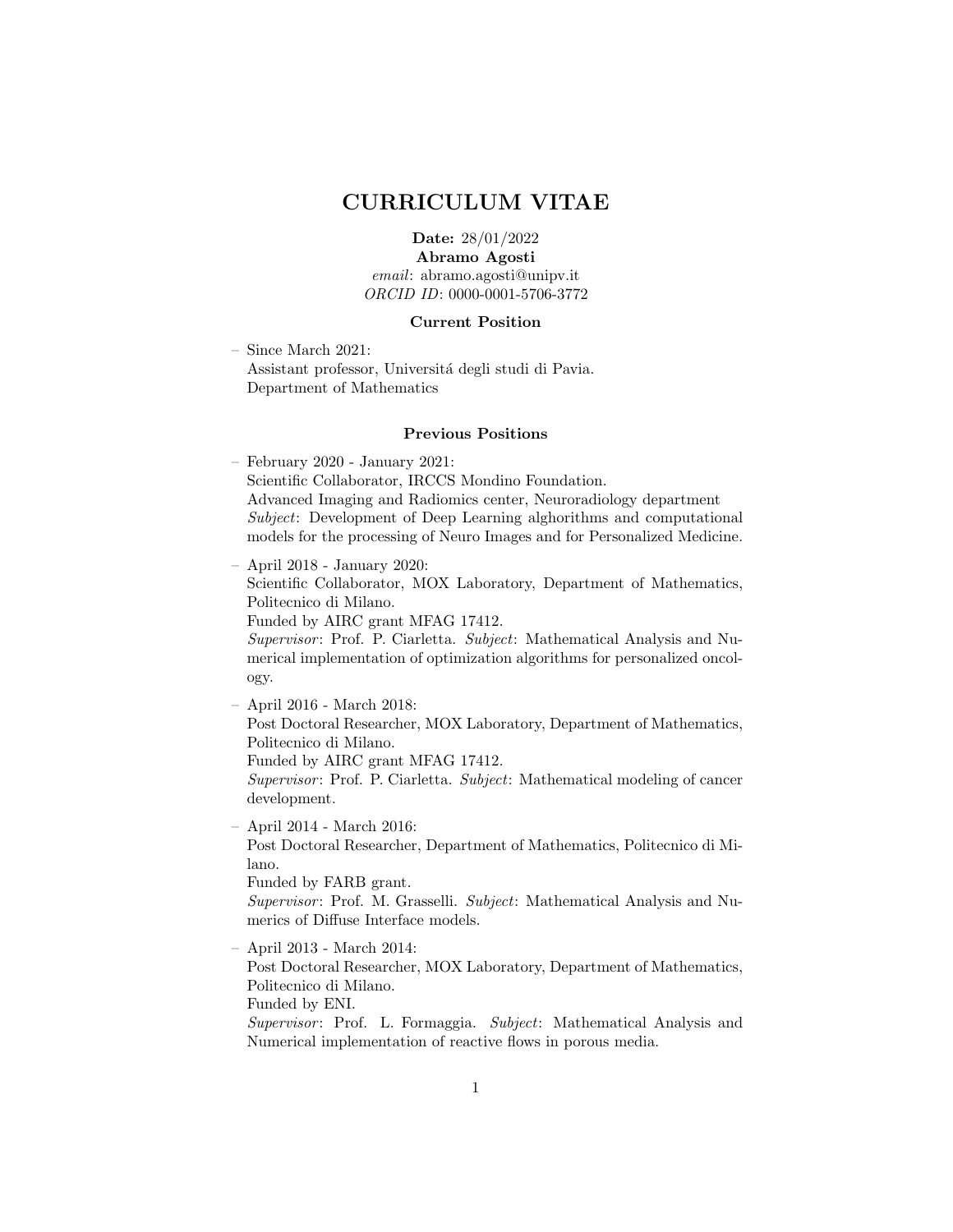– May 2012 - March 2013: Research Fellow, Department of Mathematics and Physics, Universitá Cattolica del Sacro Cuore di Brescia. Supervisor: Prof. F. Borgonovi. Subject: Mathematical modeling of Turbulence for particles remixing in urban areas.

# Research fields

Analysis of PDE's; Numerical Analysis; Mathematical Physics; Optimization problems for Personalized Medicine; Deep Learning and Artificial Intelligence.

## Techincal skills

Knowledge of the programming languages C, C++, Python, Matlab; knowledge of the Finite Element libraries FreeFem++, Fenics, LifeV; knowledge of the Tensorflow platform for Deep Learning; knowledge of the softwares itk, vtk, VMTK, FSL, FreeSurfer for geometric analysis and image processing.

# Education

- Phd in Physics, Astrophysics and Applied Physics. Universit´a degli studi di Milano. February 2013, Ciclo XXIV. Thesis: Models of turbulence. Applications to particulate mixing induced by traffic flow in urban areas. Advisor: Prof. F. Borgonovi.
- $-$  Master degree in Physics,  $110/110$  Summa cum laude. Universitá Cattolica del Sacro Cuore di Brescia. July 2007. Thesis: Tachion condensation in cubic String Field Theory. Advisor: Prof. G. Nardelli.
- $-$  Bachelor's degree in Physics,  $110/110$  Summa cum laude. Universitá Cattolica del Sacro Cuore di Brescia. December 2004.

### Awards

– 2007: XLVIII Agostino Gemelli Prize as best graduate at Faculty of Scienze Matematiche, Fisiche e Naturali.

#### Funded Projects

– 2018: Progetto Giovani GNFM Indam. Role: participant. Subject: Mathematical model for the GlioBlastoma growth. Funding: 4000 euro.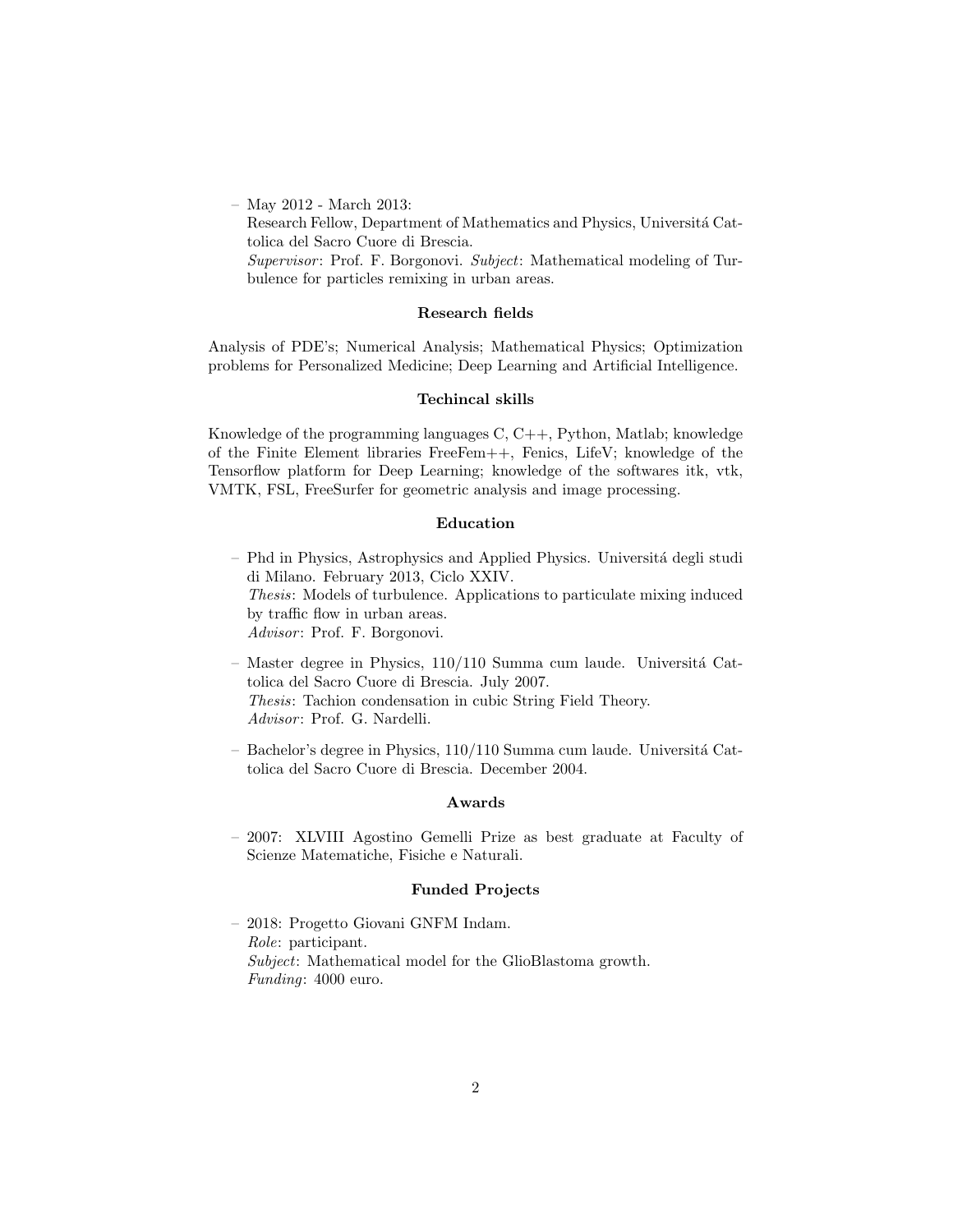#### Invited talks to international conferences

C1 SIMAI-UMI-PTM joint meeting. Mathematical Modelling for Complex Systems: Seeking New Frontiers. Wroclaw, Poland, 17-20 September, 2018.

Organizers: Unione Matematica Italiana, Societá Italiana di Matematica Applicata e Industriale, Polish Mathematical Society.

- C2 SMACS2018. Special materials and complex systems. Gargnano, Italy, 18-22 June, 2018. Organizers: E. Bonetti, C. Cavaterra (University of Milan), E. Rocca (University of Pavia), R. Rossi (University of Brescia).
- C3 Numerical Methods for PDES. ME2 conference: Advanced numerical methods: recent developments, analysis and applications. Institut Henri Poincar, Paris, Fr., 3-7 October 2016. Organizers: D. Di Pietro (University of Montpellier), A. Ern (Ecole Polytechique of Paris), L. Formaggia (Politecnico di Milano).
- C4 The XIII biannual congeress of SIMAI. MS.60 Small-scale Solid and Fluid Mechanics in Biology, Part I. Milano, Italy, 13-16 September 2016. Organizers: D. Ambrosi, P. Zunino (Politecnico di Milano).
- C5 ACOMEN. 6th International Conference on Advanced Computational Methods in Engineering. Ghent, Belgium, 23-28 June 2014. Organizers: M. Slodicka (University of Ghent).

# Other invited talks to international workshops and seminars

- T1 Radiomics Toolbox. Workflow and quality management. Neural networks for automatic segmentation. Pavia, Italy, 8-9-10 September 2021. Organizers: A. Pichiecchio, L. Preda and A. Filippi (University of Pavia).
- T2 Workshop PHASE2019. Recent advances in Phase-Field modeling: from Engineering to Biology. Pavia, Italy, 8-10 May 2019. Organizers: E. Rocca and A. Reali (University of Pavia).
- T3 Oberwolfach Workshop. Surface, Bulk, and Geometric Partial Differential Equations: Interfacial, stochastic, non-local and discrete structures. Oberwolfach, Germany, 20-26 January 2019. Organizers: C.M. Elliott (University of Warwick), H. Garcke (University of Regensburg), R. Kornhuber (University of Berlin).
- T4 Seminario di Matematica Applicata at IMATI-CNR and Dipartimento di Matematica di Pavia, Pavia, Italy, 17 April 2018.. Organizers: E. Rocca (University of Pavia).
- T5 Oberwolfach Workshop. The Mathematics of Mechanobiology and Cell Signaling. Oberwolfach, Germany, February 25-March 03, 2018. Organizers: D. Ambrosi (Politecnico di Milano), C. Liu (University Park), M. Roger (University of Dortmund), A. Stevens (University of Munster).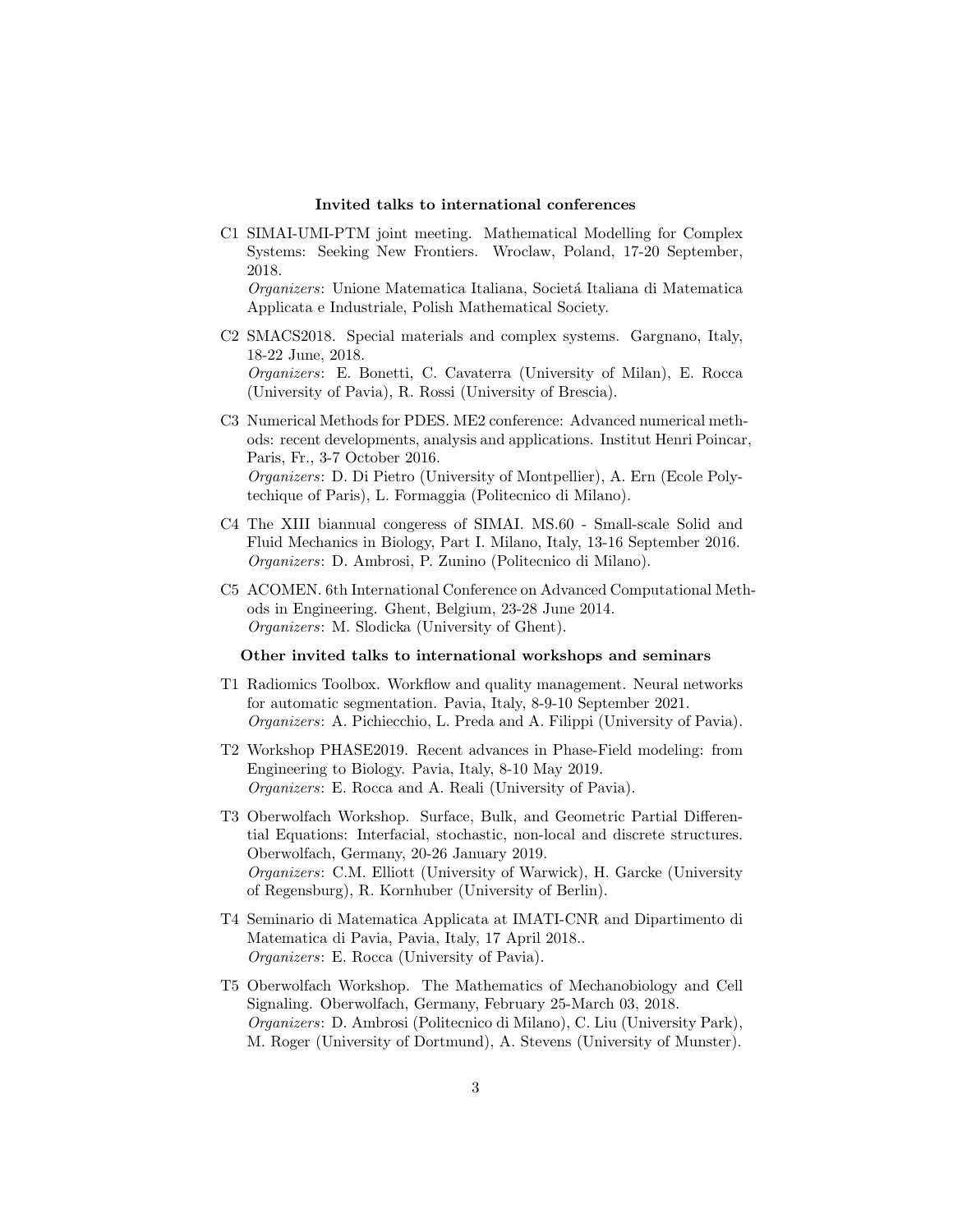- T6 International Workshop on Modelling of Nonlinear Continua. Castro Urdiales, Cantabria, Spain, 26-30 June 2017. Organizers: J. Merodio (Universidad Politecnica de Madrid) and R. Ogden (University of Glasgow).
- T7 XL Summer School on Mathematical Physics, Ravello, Italy, 14-26 September 2015. Organizers: T. Ruggeri (University of Bologna) and S. Rionero (University of Napoli).

#### Invited visiting period abroad

- V1 January 27 February 02, 2019. Laboratoire Jacques-Louis Lions, Université Sorbonne, Paris. Collaboration with Prof. B. Perthame and Prof. L. Almeida.
- V2 October  $07 11$ , 2018. University of Regensburg. Collaboration with Prof. H. Garcke nd Prof. Michael Hinze.

## Pubblications list

• Articles in peer-reviewed international journals and book chapters

# – Submitted

- Printed
- 1 A. Agosti, E. Shaqiri, M. Paoletti, G. Savini, G. Colelli, F. Solazzo, S. I. Muzic, F. Santini, X. Deligianni, M. Monforte, G. Tasca, S. Bastianello, E. Ricci, A. Pichiecchio: "Deep Learning for Automatic Segmentation of thigh and leg muscles". Magn. Reson. Mater. Phy., 2021. DOI: https://doi.org/10.1007/s10334-021-00967-4
- 2 F. Lizzi, A. Agosti, F. Brero, R. F. Cabini, M. E. Fantacci, S. Figini, A. Lascialfari, F. Laruina, P. Oliva, S. Piffer, I. Postuma, L. Rinaldi, C. Talamonti, A. Retico: "Quantification of pulmonary involvement in COVID-19 pneumonia by means of a cascade of two U-nets: training and assessment on multiple datasets using different annotation criteria". International Journal of Computer Assisted Radiology and Surgery. 2021
- 3 J. Falco, A. Agosti, I. G. Vetrano, A. Bizzi, F. Restelli, M. Broggi, M. Schiariti, F. DiMeco, P. Ferroli, P. Ciarletta, F. Acerbi "In Silico Mathematical Modelling for Glioblastoma: a Critical Review and a Patient-Specific Case". Journal of Clinical Medicine, 10(10), 2169, 2021. DOI: https://doi.org/10.3390/jcm10102169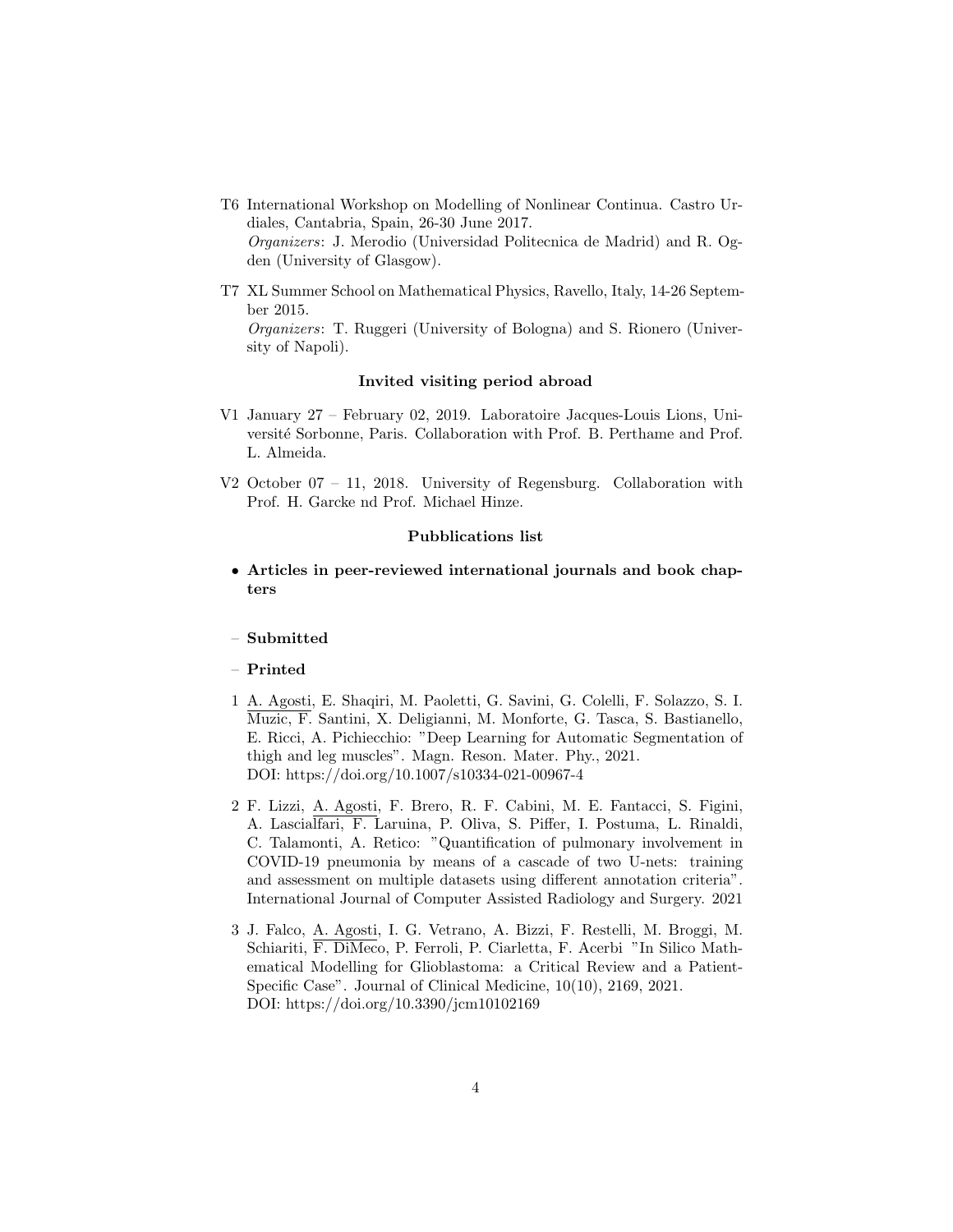- 4 A. Perrillat-Mercerot, A. Miranville, A. Agosti, E. Rocca, P. Ciarletta, R. Guillevin: "Partial differential model of lactate neuro-energetics: analytic results and numerical simulations". Mathematical Medicine and Biology: A Journal of the IMA, dqaa016, 2021. DOI: https://doi.org/10.1093/imammb/dqaa016
- 5 F. Acerbi, A. Agosti, J. Falco, S. Marchesi, I. G. Vetrano, F. DiMeco, A. Bizzi, P. Ferroli, G. Scita, P. Ciarletta: "Mechano-Biological Features in a Patient-Specific Computational Model of Glioblastoma". In: Seano G. (eds) Brain Tumors. Neuromethods, vol 158. Springer, New York, NY, 2021.

DOI: https://doi.org/10.1007/978-1-0716-0856-2 12.

- 6 A. Agosti, P. Ciarletta, H. Garcke, M. Hinze: "Learning patient-specific parameters for a diffuse interface glioblastoma model from neuroimaging data". Math Meth Appl Sci., 135, 2020. DOI: https://doi.org/10.1002/mma.6588.
- 7 A. Agosti, S. Marchesi, G. Scita, P. Ciarletta: "Modelling cancer cell budding in-vitro as a self-organised, non-equilibrium growth process". Journal of Theoretical Biology 492, 110203, 2020. DOI: https://doi.org/10.1016/j.jtbi.2020.110203.
- 8 A. Agosti: "Discontinuous Galerkin Finite Element discretization of a degenerate Cahn-Hilliard equation with a single-well potential". Calcolo, 56(2), 2019.

DOI: https://doi.org/10.1007/s10092-019-0310-y.

- 9 D. Riccobelli, A. Agosti, P. Ciarletta: "On the existence of elastic minimizers for initially stressed materials". Philosophical Transactions of the Royal Society A, 377(2144), 2019. DOI: https://doi.org/10.1098/rsta.2018.0074.
- 10 A. Agosti, C. Giverso, E. Faggiano, A. Stamm, P. Ciarletta: "A personalized mathematical tool for neuro-oncology: a clinical case study". International Journal of Nonlinear Mechanics, 107, pp. 170–181, 2018. DOI: https://doi.org/10.1016/j.ijnonlinmec.2018.06.004
- 11 A. Agosti, D. Ambrosi, S. Turzi: "Strain energy storage and dissipation rate in active cell mechanics". Physical Review E, 97(5), pp. 052410, 2018.

DOI: https://doi.org/10.1103/PhysRevE.97.052410.

12 A. Agosti, C. Cattaneo, C. Giverso, D. Ambrosi, P. Ciarletta: "A computational framework for the personalized clinical treatment of glioblastoma multiforme". ZAMMJournal of Applied Mathematics and Mechanics/Zeitschrift fr Angewandte Mathematik und Mechanik, 98(12), pp. 2307– 2327, 2018.

DOI: https://doi.org/10.1002/zamm.201700294.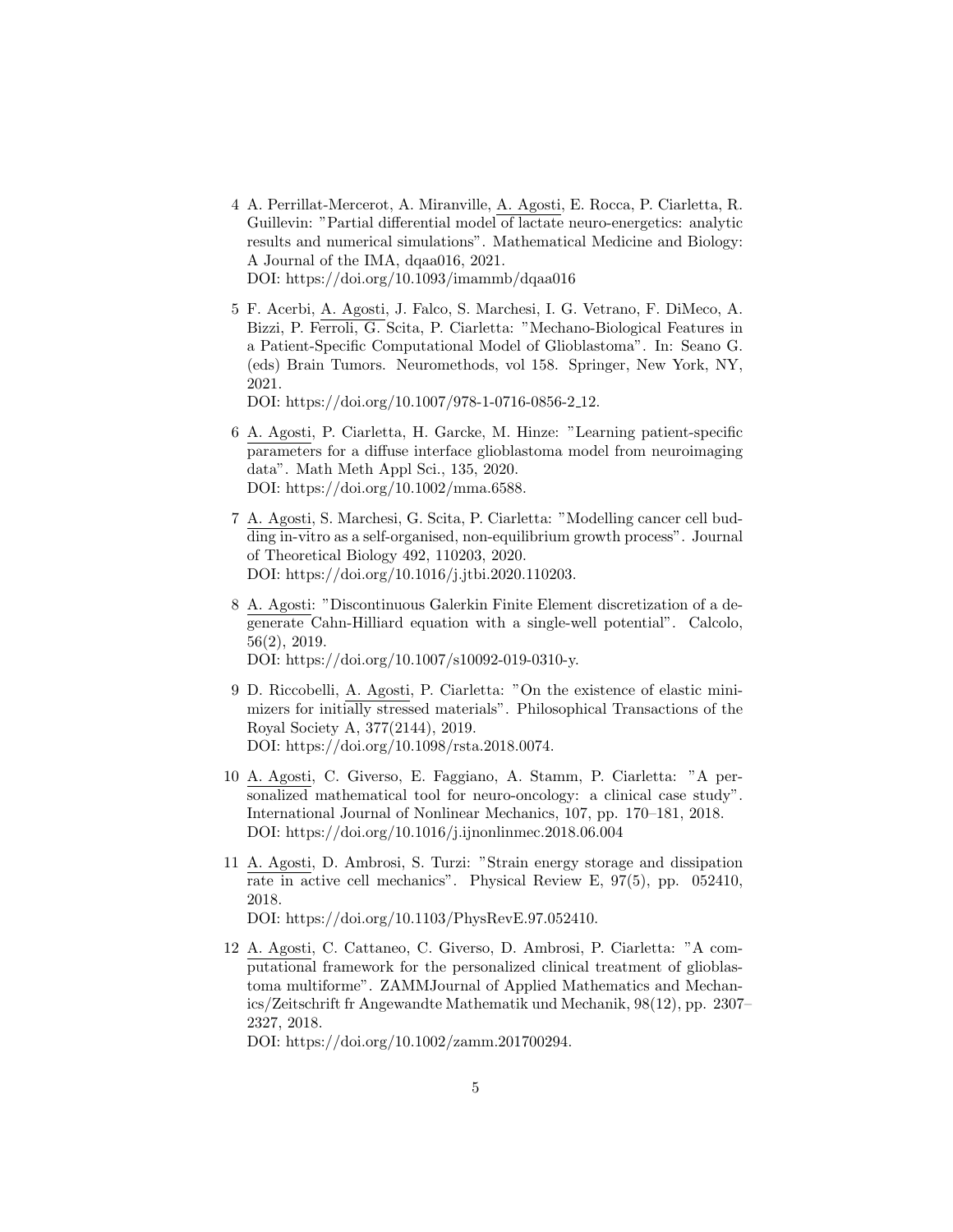- 13 A. Agosti: "Error analysis of a finite element approximation of a degenerate Cahn-Hilliard equation". ESAIM Mathematical Modelling and Numerical Analysis, 52(3), pp. 827–867, 2018. DOI: https://doi.org/10.1051/m2an/2018018.
- 14 A. Agosti, A. L. Gower, P. Ciarletta: "The constitutive relations of initially stressed incompressible Mooney-Rivlin materials". Mechanics Research Communications 93, pp. 4–10, 2017. DOI: https://doi.org/10.1016/j.mechrescom.2017.11.002.
- 15 A. Agosti, P. F. Antonietti, P. Ciarletta, M. Grasselli, M. Verani:"A Cahn-Hilliard type equation with application to tumor growth dynamics". Mathematical Methods in the Applied Sciences, 40(18), pp. 7598–7626, 2017. DOI: https://doi.org/10.1002/mma.4548.
- 16 A. Agosti, B. Giovanardi, L. Formaggia, A. Scotti: "A numerical procedure for geochemical compaction in the presence of discontinuous reactions". Advances in Water Resources, 94, pp. 332–344, 2016. DOI: https://doi.org/10.1016/j.advwatres.2016.06.001.
- 17 A. Agosti, L. Formaggia, A. Scotti: "Analysis of a model for precipitation and dissolution coupled with a Darcy flux". Journal of Mathematical Analysis and Applications, 431(2), pp. 752–781, 2015. DOI: https://doi.org/10.1016/j.jmaa.2015.06.003.
- 18 A. Agosti: "Models of Turbulence. Applications to Particulate Mixing induced by traffic flow in Urban Areas". Phd Thesis. http://hdl.handle.net/2434/217169. DOI: http://dx.doi.org/10.13130/agosti-abramo phd2013-02-13.
- Articles in international conference proceedings
- P1 A. Agosti: "A diffuse interface model for the patient specific evolution of Glioblastoma Multiforme". Mathematisches Forschungsinstitut Oberwolfach, Report No. 3/2019, Surface, Bulk, and Geometric Partial Differential Equations: Interfacial, stochastic, non-local and discrete structures. DOI: 10.4171/OWR/2019/3
- P2 A. Agosti, L. Formaggia, B. Giovanardi, A. Scotti. "Numerical simulation of geochemical compaction with discontinuous reactions". Coupled Problems 2015 - Proceedings of the 6th International Conference on Coupled Problems in Science and Engineering, pp. 300–311, 2015.
- P3 M. Chiesa, A. Agosti, R. Zambianchi, A. Ballarin-Denti: "PM10 resuspension contribution due to traffic in Brescia (Northern Italy)". Conference Paper - European Aerosol Conference, 2015. Milano.

# Software production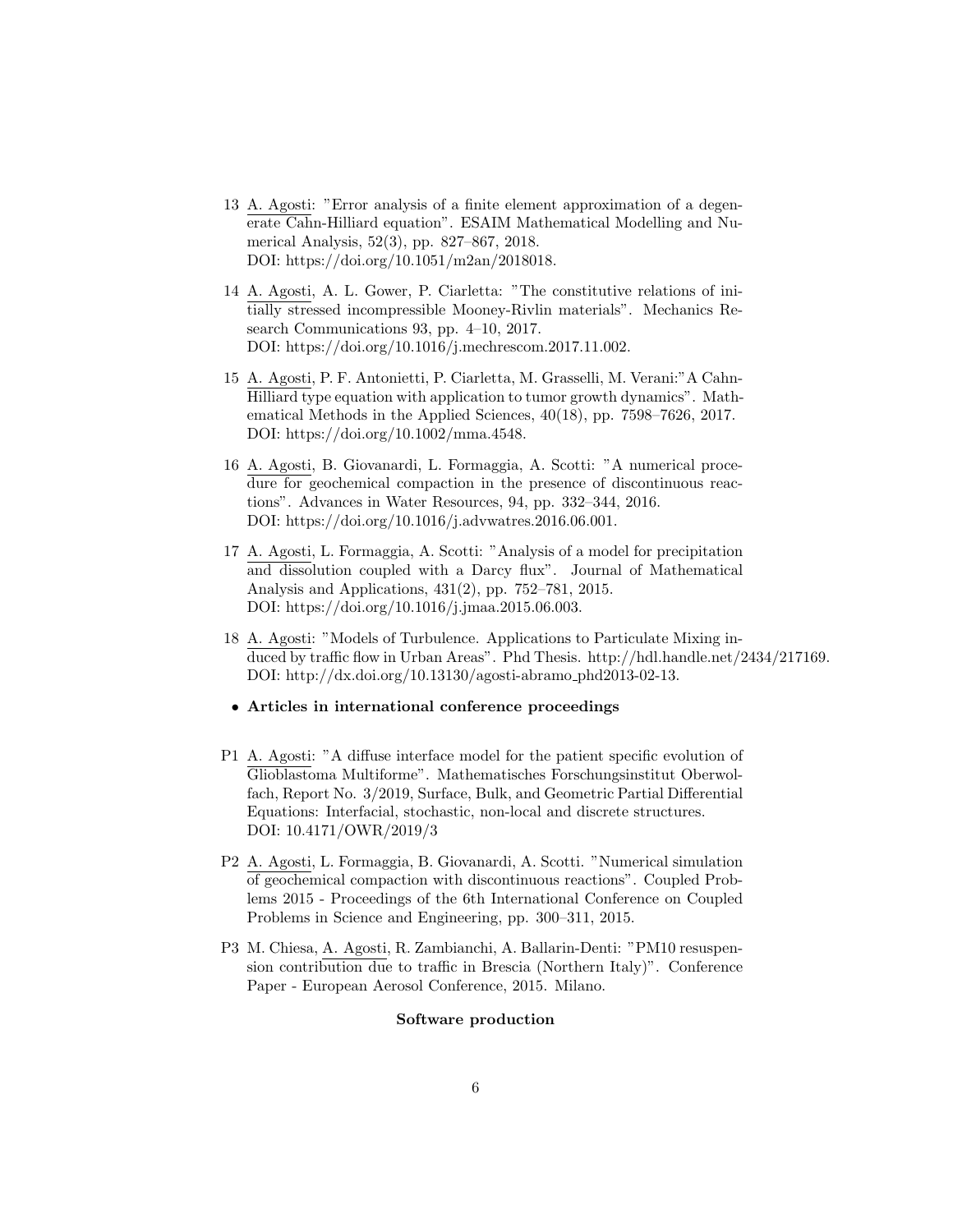- S1 A. Agosti: "Dnn muscle segmentation: Release 1.0.1 (version v1.0.1)". Zenodo (2021). DOI: http://doi.org/10.5281/zenodo.4479168
- S2 F. Santini, J. Wasserthal, A. Agosti: "DAFNE. Deep Anatomic Federated NEtwork".2021. https://www.dafne.network/

#### Teaching activities

I served as a teaching professor for the following course at Università degli studi di Pavia:

– 2020–2021: Analisi 2, Civil–Environmental Engineering and Construction– Architecture Engineering (60 hours per year).

I served as a teaching assistant for the following courses at Politecnico di Milano:

- 2014–2019: Meccanica dei Continui II, Mathematical Engineering, held by prof. M. Vianello and D. Ambrosi (20 hours per year).
- 2015–2019: Biomathematical Modeling, Mathematical Engineering, held by prof. A. Marzocchi and D. Ambrosi (30 hours per year).
- 2016–2019: Geometria Differenziale, Mathematical Engineering, held by prof. E. Schlesinger (20 hours per year).
- 2018–2019: Meccanica Razionale, Material Engineering, held by prof. P. Ciarletta (20 hours per year).

#### Supervision activities

I served as a co-supervisor for the Master Theses of four students of Politecnico di Milano (in the academic years 2014-2015, 2016-2017, 2018-2019), of a student of University Milano Bicocca (in the academic year 2017-2018) and of a student of Politecnico di Torino (in the academic year 2018-2019).

#### Service activities

I served as a reviewer for the following international journals:

- Mathematical Methods in the Applied Sciences
- Computers and Mathematics with Applications.
- International Journal of Non Linear Mechanics.
- Journal of Theoretical Biology.
- ESAIM: Mathematical Modelling and Numerical Analysis .
- Nonlinear Analysis.